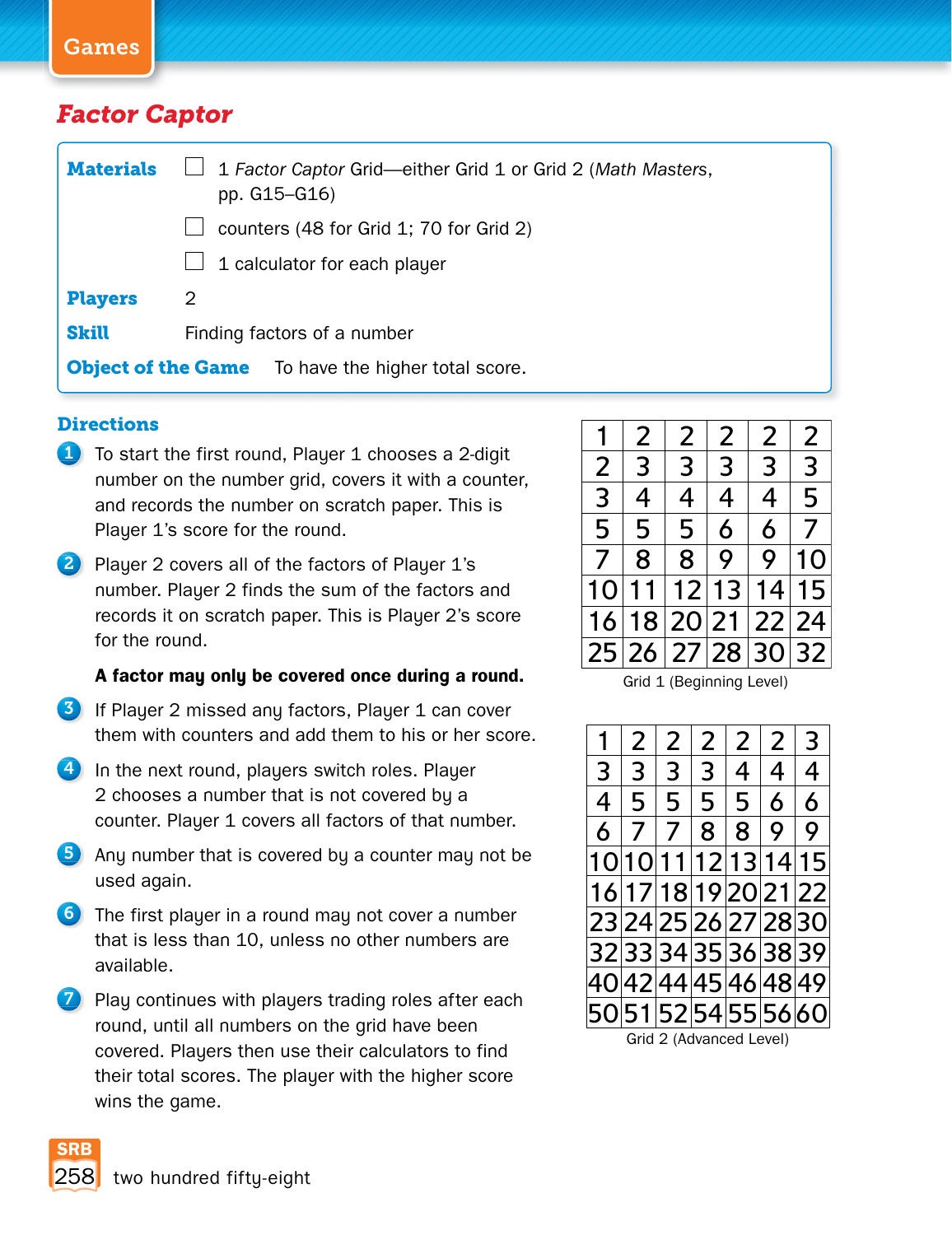| <b>Factor Captor</b> |                        |                   |                  | $\overline{3}$<br>$\overline{4}$                        |                                                         |  |  |
|----------------------|------------------------|-------------------|------------------|---------------------------------------------------------|---------------------------------------------------------|--|--|
|                      | <b>Game Mat-Grid 1</b> |                   | <b>NAME</b>      |                                                         | <b>TIME</b><br><b>DATE</b>                              |  |  |
|                      | $\boldsymbol{Z}$       | 2                 | $\boldsymbol{Z}$ | $\mathbf{Z}% _{M_{1},M_{2}}^{\prime\prime}(\mathbf{X})$ | $\mathbf{Z}% _{M_{1},M_{2}}^{\prime\prime}(\mathbf{X})$ |  |  |
| $\boldsymbol{Z}$     | 3                      | 3                 | 3                | 3                                                       | 3                                                       |  |  |
| 3                    | 4                      | 4                 | 4                | 4                                                       | 5                                                       |  |  |
| 5                    | 5                      | 5                 | 6                | 6                                                       |                                                         |  |  |
|                      | 8                      | 8                 | Q                | Q                                                       |                                                         |  |  |
|                      |                        | 12                | $\mathbf{B}$     | 4                                                       | 5                                                       |  |  |
|                      |                        |                   |                  |                                                         |                                                         |  |  |
|                      |                        | 25 26 27 28 30 32 |                  |                                                         |                                                         |  |  |

 $\frac{1}{4}$  $\overline{\mathbf{3}}$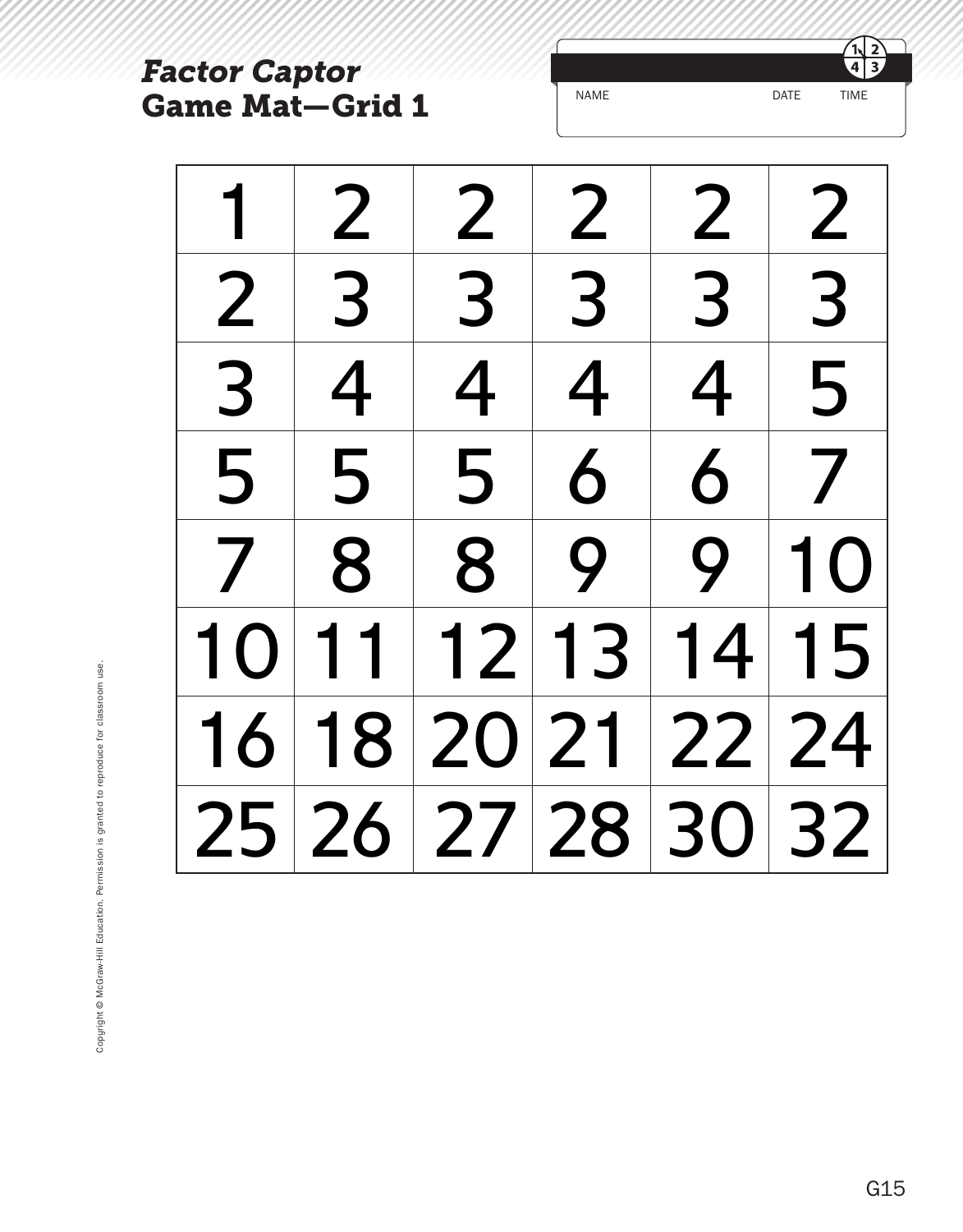*Factor Captor* **Game Mat—Grid 2**



| $\mathbf 1$ |   | 2 2                              |   | 2 2 2 3 |           |                      |
|-------------|---|----------------------------------|---|---------|-----------|----------------------|
| 3           | 3 | $\begin{array}{c} 3 \end{array}$ | 3 |         | 4   4   4 |                      |
|             |   | 4 5 5                            |   | 55666   |           |                      |
|             |   | 6778899                          |   |         |           |                      |
|             |   | 10 10 11 12 13 14 15             |   |         |           |                      |
|             |   | 16 17 18 19 20 21 22             |   |         |           |                      |
|             |   | 23 24 25 26 27 28 30             |   |         |           |                      |
|             |   |                                  |   |         |           | 32 33 34 35 36 38 39 |
|             |   |                                  |   |         |           | 40 42 44 45 46 48 49 |
|             |   |                                  |   |         |           | 50 51 52 54 55 56 60 |